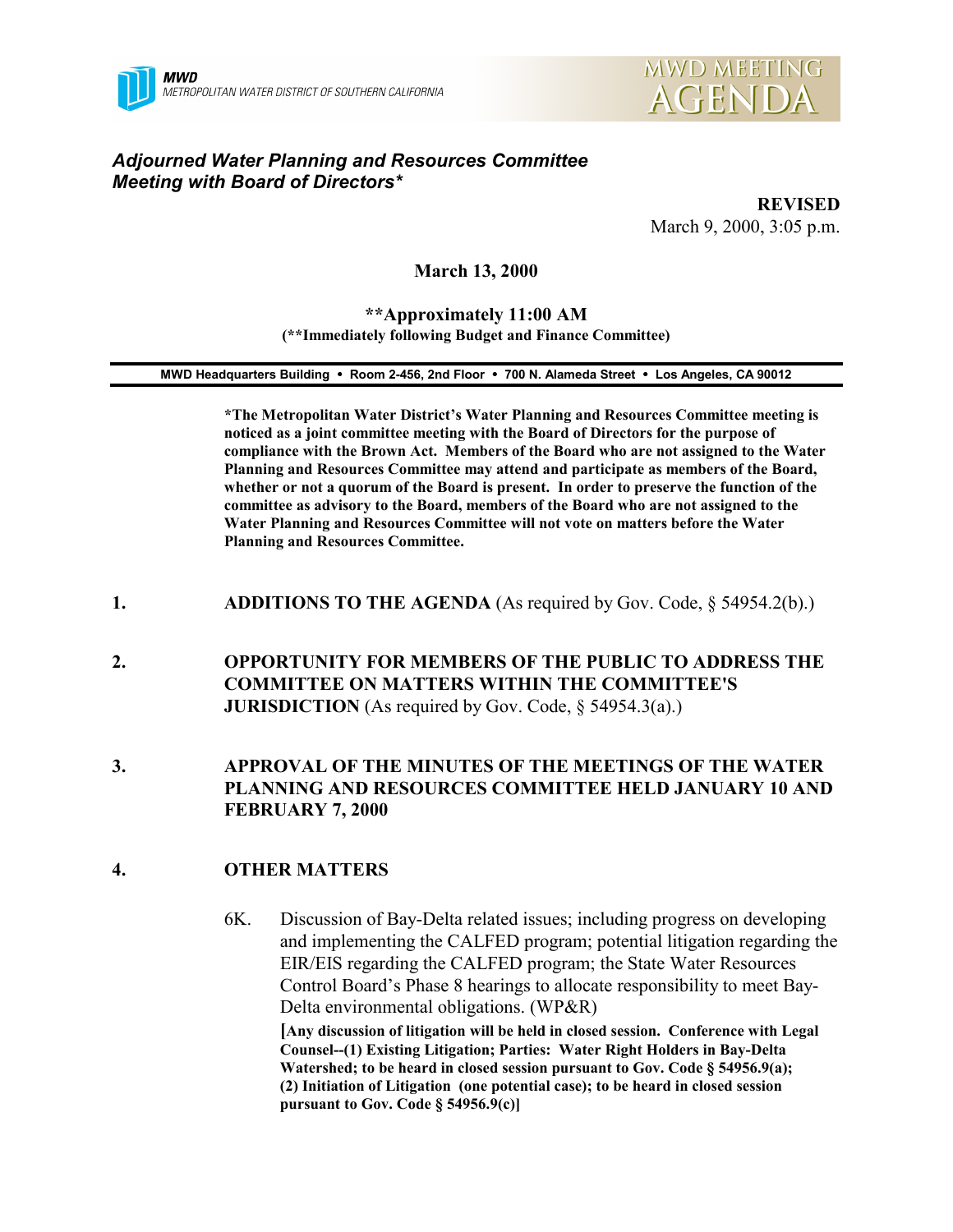### **5. CONSENT CALENDAR ITEMS - ACTION**

8-1 Adopt additional policy principles for watershed management. (WP&R, C&L--Action)

## **6. OTHER BOARD ITEMS - ACTION**

- 9-4 Authorize entering into a three-year agreement with Honeywell DMC Services, Inc. for \$2.5 million to provide enhanced commercial, industrial and institutional services under the Conservation Credits Program. (WP&R--Action)
- **Added** 9-12 Certify review and consideration of the Categorical Exemption for the Juan Well Filter Facility; and authorize entering into an agreement with Central Basin Municipal Water District to implement the project. (WP&R)

# **7. BOARD INFORMATION ITEMS**

- 10-3 Local water resources development in Metropolitan's service area. (WP&R--Info.)
- 10-4 Principles of agreement for clarifying amendments to the State Water Contract developed by the State Water Contractors and Department of Water Resources. (WP&R--Info.)
- **Added** 10-5 Financial incentives under Metropolitan's Local Resources Program. (WP&R--Info.)

### **8. COMMITTEE ITEMS**

a. Oral report on the Water Surplus and Drought Management (WSDM) Plan--update on water supplies and demands.

### **9. FOLLOW-UP ITEMS**

None.